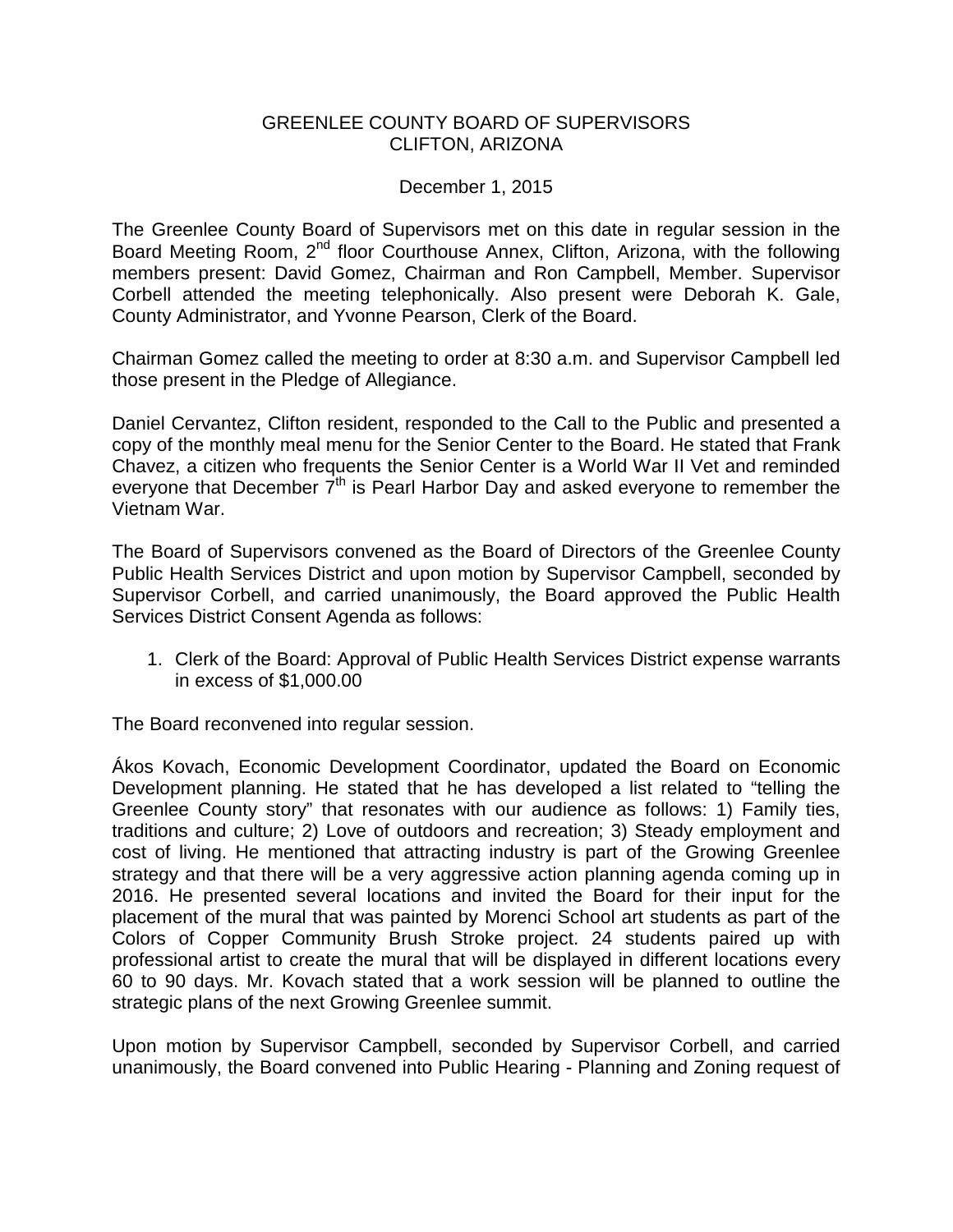BOARD OF SUPERVISORS MINUTES DECEMBER 1, 2015 Page **2** of **3**

Shelly Rose to change the zoning of Assessor Parcel 300-88-031 at 330 Hemlock Street from RU 36 to NB with "Use Permitted on Appeal.

Philip Ronnerud, County Planning Director, stated that this zoning request is to allow the ability to move a business to their home. No comments for or against the request have been received and the Planning and Zoning Commission sends a positive recommendation to the Board.

The Board remained in Public Hearing on the Planning and Zoning request of Tony and Lynn Madrigal to change the zoning of Assessor Parcel 300-54-013B at 308 Frontage Road from RU 36 to TR 36.

Mr. Ronnerud stated that this request will allow the ability to move a mobile home on split property. No comments for or against the request have been received and the Planning and Zoning Commission sends a positive recommendation.

The Board adjourned out of Public Hearing.

Upon motion by Supervisor Campbell, seconded by Supervisor Corbell, and carried unanimously, the Board approved the Planning and Zoning request of Shelly Rose to change the zoning of Assessor Parcel 300-88-031 at 330 Hemlock Street from RU 36 to NB with "Use Permitted on Appeal.

Upon motion by Supervisor Campbell, seconded by Supervisor Corbell, and carried unanimously, the Board approved the Planning and Zoning request of Tony and Lynn Madrigal to change the zoning of Assessor Parcel 300-54-013B at 308 Frontage Road from RU 36 to TR 36.

Ms. Pearson updated the Board on upcoming elections and the new voting system equipment and training. She stated that there will be four elections in 2016 beginning with the Presidential Preference Election on March 22<sup>nd</sup>, a special election on May 17, 2016, the Primary Election on August 30, 2016, and the General Election on November 8, 2016. The new voting system has been received and training has begun with employees of the Board of Supervisors Office and Recorder's Office learning the new voting machines.

Ms. Gale reported the following:

• Preliminary values for 2016 reflect a \$44 million drop in assessed values which equals a 9.4% decrease. Quick calculations show a maximum levy at \$2.6 million reflecting a 63.4 cent tax rate which is a 7.14 cent increase in property taxes.